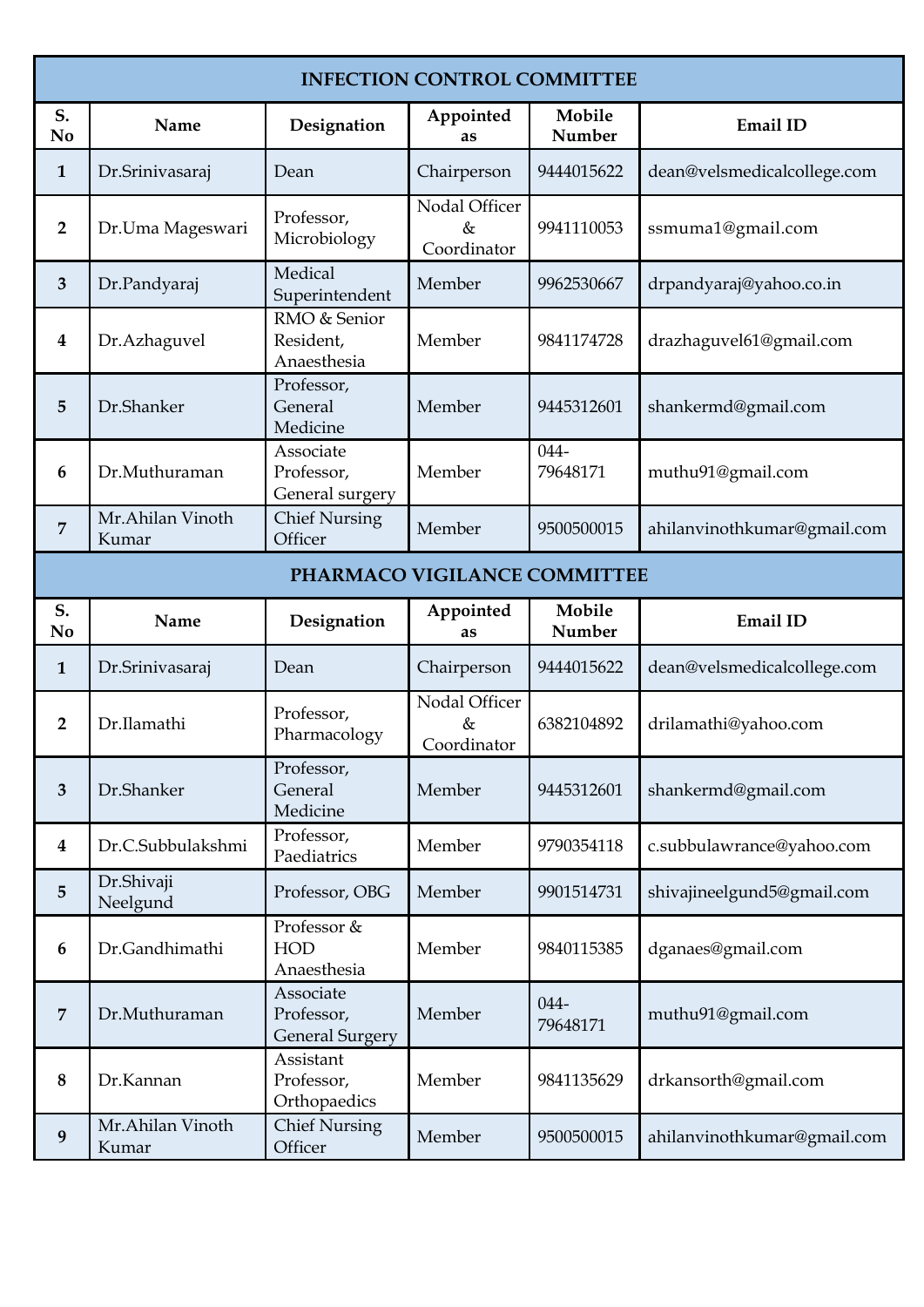| <b>GENDER DISCRIMINATION COMMITTEE</b> |                          |                                                                           |                                   |                  |                                         |  |
|----------------------------------------|--------------------------|---------------------------------------------------------------------------|-----------------------------------|------------------|-----------------------------------------|--|
| S.<br>N <sub>0</sub>                   | Name                     | Designation                                                               | Appointed<br>as                   | Mobile<br>Number | Email ID                                |  |
| $\mathbf{1}$                           | Dr.Srinivasaraj          | Dean                                                                      | Chairperson                       | 9444015622       | dean@velsmedicalcollege.com             |  |
| $\overline{2}$                         | Dr.C.Subbulakshmi        | Professor,<br>Paediatrics                                                 | Nodal Officer<br>&<br>Coordinator | 9790354118       | c.subbulawrance@yahoo.com               |  |
| 3                                      | Dr.Lokeshwari            | Associate<br>Professor,<br>Department of<br>Obstetrics and<br>Gynaecology | Member                            | 9944550146       | lokeshwarijm@gmail.com                  |  |
| 4                                      | Dr.Karthi Sundar         | <b>Associate Professor</b><br>Department of<br>Orthopaedics               | Member                            | 9444366033       | karthisundarv@gmail.com                 |  |
| 5                                      | Dr.Sushil George         | <b>Assistant Professor</b><br>Department of<br>Psychiatry                 | Member                            | 9498370527       | georgesushilz@gmail.com                 |  |
| 6                                      | Mrs.Alice<br>kanthimathi | Nursing<br>Superintendent                                                 | Member                            | 6381006822       | stephenalice503@yahoo.com               |  |
| 7                                      | Mrs.Hema                 | <b>Chief Pharmacist</b><br>Manager                                        | Member                            | 8428814008       | hema_bpharm@yahoo.co.in                 |  |
| 8                                      | Mrs.Charaniya            | Advocate                                                                  | Member                            | 9715615751       | gcharan23@gmail.com                     |  |
|                                        |                          |                                                                           | <b>LIBRARY COMMITTEE</b>          |                  |                                         |  |
| S.<br>N <sub>0</sub>                   | Name                     | Designation                                                               | Appointed<br>as                   | Mobile<br>Number | Email ID                                |  |
| $\mathbf{1}$                           | Dr.Srinivasaraj          | Dean                                                                      | Chairperson                       | 9444015622       | dean@velsmedicalcollege.com             |  |
| $\overline{2}$                         | Dr.Lalitha<br>Shanmugam  | Professor,<br>Physiology                                                  | Nodal Officer<br>&<br>Coordinator | 9940134346       | dr-<br>lalithashanmugam@yahoo.co<br>m   |  |
| 3                                      | Dr.Subhashree            | Professor & HOD,<br>Pathology                                             | Member                            | 9840243628       | subhashree.path@gmail.com               |  |
| 4                                      | Dr.A.Vikram              | <b>HOD</b><br><b>General Surgery</b>                                      | Member                            | 9841045284       | drvikram srmc@yahoo.co.in               |  |
| 5                                      | Mr.Rajaseelan            | Librarian                                                                 | Member                            | 6374698989       | rajaseelan16@gmail.com                  |  |
| 6                                      | Mr.Moses                 | I.T.Department                                                            | Member                            | 9940385920       | itmanager@velsmedicalcollege<br>.com    |  |
| <b>ANTI-RAGGING COMMITTEE</b>          |                          |                                                                           |                                   |                  |                                         |  |
| S.<br>No                               | Name                     | Designation                                                               | Appointed<br>as                   | Mobile<br>Number | <b>Email ID</b>                         |  |
| $\mathbf{1}$                           | Dr.Srinivasaraj          | Dean                                                                      | Chairperson                       | 9444015622       | dean@velsmedicalcollege.com             |  |
| 2                                      | Dr.M.Ramakumar           | <b>Medical Director</b>                                                   | Co-Chairman                       | 9500021155       | med.director@velsmedicalcolle<br>ge.com |  |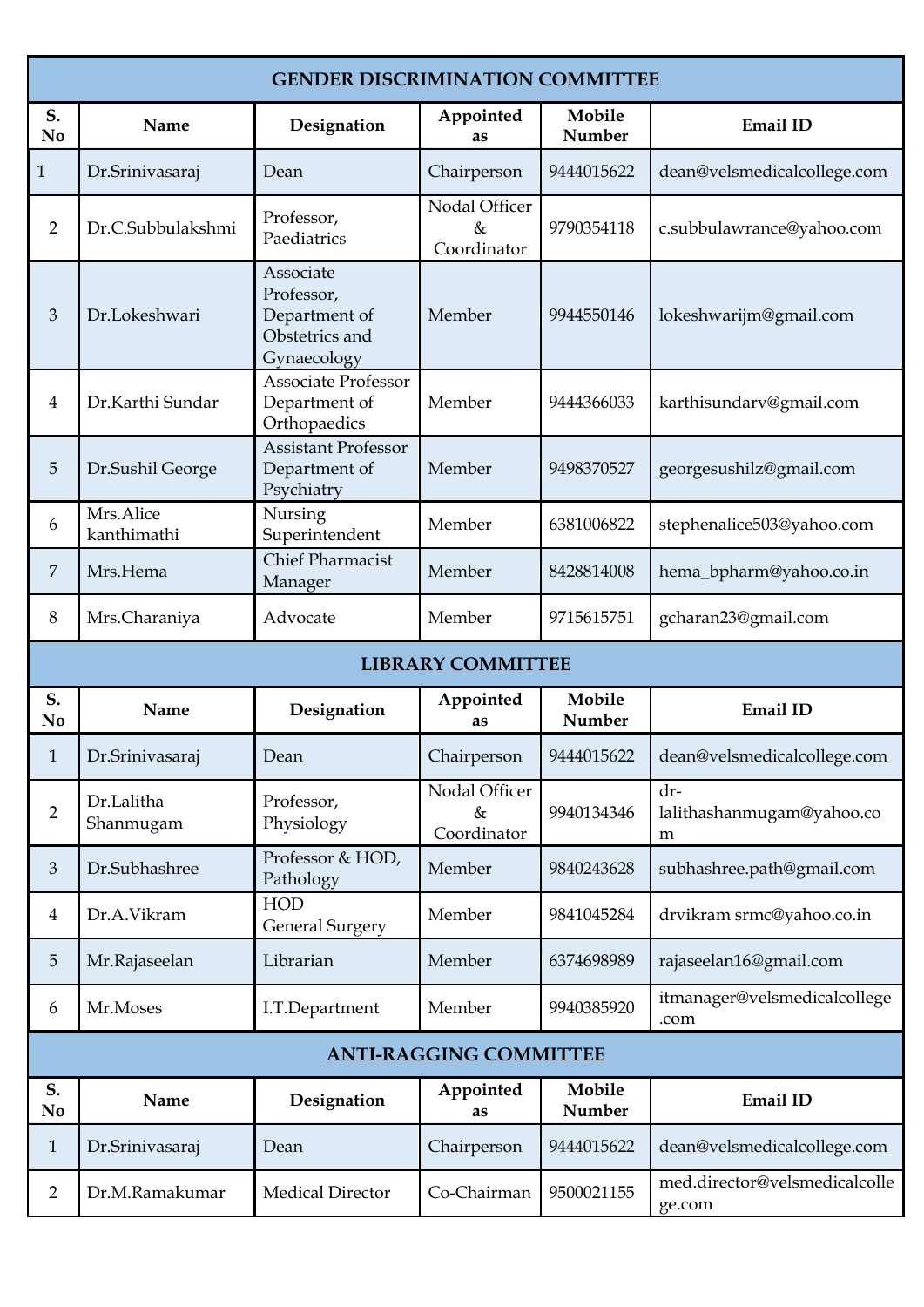| 3                    | Dr.Baskar                       | Professor,<br>Community<br>Medicine                  | Nodal Officer<br>$\&$<br>Coordinator | 9000330088          | bachisingam79@gmail.com                 |
|----------------------|---------------------------------|------------------------------------------------------|--------------------------------------|---------------------|-----------------------------------------|
| $\overline{4}$       | Dr.Ilamathi                     | Associate<br>Professor,<br>Pharmacology              | Member                               | 6382104892          | drilamathi@yahoo.com                    |
| 5                    | Dr.Muthuraman                   | <b>Associate Professor</b><br><b>General Surgery</b> | Member                               | $044 -$<br>79648171 | muthu91@gmail.com                       |
| 6                    | Mrs.Esakkiammal                 | Tutor, Anatomy                                       | Member                               | 9650525642          | esakki510@gmail.com                     |
| 7                    | Mr.Srinivasan                   | Administrative<br>Officer                            | Member                               | 9448300492          | srinipvs1@gmail.com                     |
|                      |                                 |                                                      | <b>CURRICULUM COMMITTEE</b>          |                     |                                         |
| S.<br>No             | Name                            | Designation                                          | Appointed<br>as                      | Mobile<br>Number    | Email ID                                |
| $\mathbf{1}$         | Dr.Srinivasaraj                 | Dean                                                 | Chairperson                          | 9444015622          | dean@velsmedicalcollege.com             |
| $\overline{2}$       | Dr.Prince Samuel<br>Johnson     | Professor,<br>Physiology                             | Nodal Officer<br>$\&$<br>Coordinator | 9710482688          | drpjs2001@yahoo.co.in                   |
| 3                    | Dr.Subhashree                   | <b>HOD Pathology</b>                                 | Member                               | 9840243628          | subhashree.path@gmail.com               |
| $\overline{4}$       | Dr.Shanker                      | Professor,<br><b>General Medicine</b>                | Member                               | 9445312601          | shankermd@gmail.com                     |
| 5                    | Dr.Thirumaran                   | Professor, ENT                                       | Member                               | 9884461373          | nsthirumaran@yahoo.com                  |
| 6                    | Dr.Vikram                       | Professor,<br><b>General Surgery</b>                 | Member                               | 9841045284          | drvikram srmc@yahoo.co.in               |
| $\boldsymbol{7}$     | Dr.Pitchai Ansar<br>Khalifullah | Associate<br>Professor,<br>Biochemistry              | Member                               | 7401641290          | ansarkhalif@gmail.com                   |
|                      |                                 |                                                      | <b>COLLEGE COUNCIL COMMITTEE</b>     |                     |                                         |
| S.<br>N <sub>o</sub> | Name                            | Designation                                          | Appointed<br>as                      | Mobile<br>Number    | Email ID                                |
| $\mathbf{1}$         | Dr.Srinivasaraj                 | Dean                                                 | Chairperson                          | 9444015622          | dean@velsmedicalcollege.com             |
| $\overline{2}$       | Dr.M.Ramakumar                  | Medical Director                                     | Co-Chairman                          | 9500021155          | med.director@velsmedicalcolle<br>ge.com |
| 3                    | Dr.Reena Agarwal                | Professor,<br>Anatomy                                | Nodal Officer<br>$\&$<br>Coordinator | 9894059749          | sanjeeb100@gmail.com                    |
| $\overline{4}$       | Dr.Prince Samuel<br>Johnson     | Professor,<br>Physiology                             | Member                               | 9710482688          | drpjs2001@yahoo.co.in                   |
| 5                    | Dr.Abraham Sam<br>Rajan         | Professor,<br>Biochemistry                           | Member                               | 9841299437          | salomi.jayasam@gmail.com                |
| 6                    | Dr.Ilamathi                     | Professor,<br>Pharmacology                           | Member                               | 6382104892          | drilamathi@yahoo.com                    |
| $\overline{7}$       | Dr.Subhashree                   | <b>HOD Pathology</b>                                 | Member                               | 9840243628          | subhashree.path@gmail.com               |